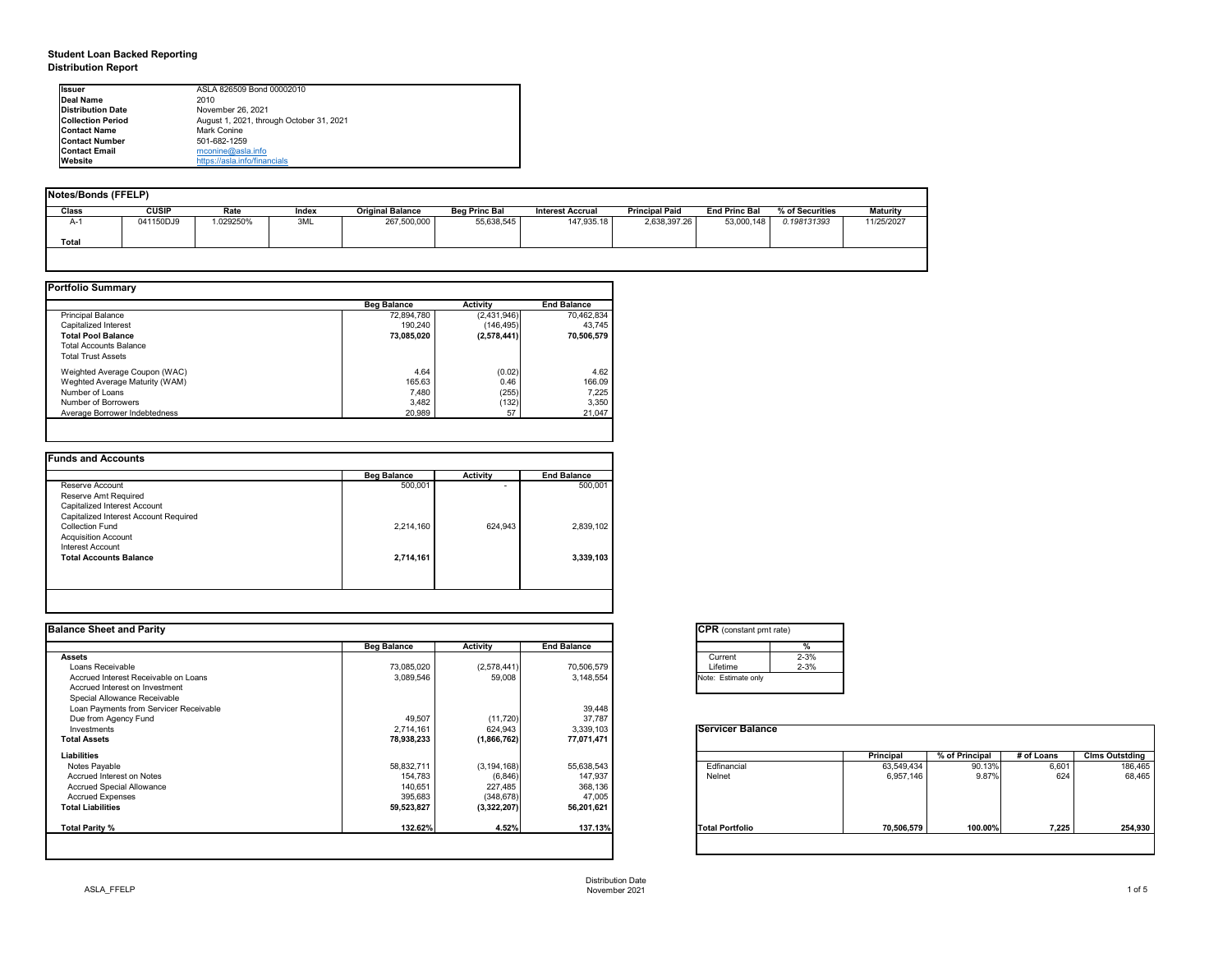# **Student Loan Backed Reporting Distribution Report**

### **Delinquency Status**

|                         |           | # of Loans    |                  | Principal     |                  | % of Principal |                  | <b>WAC</b>    |                  | <b>WARM</b>   |
|-------------------------|-----------|---------------|------------------|---------------|------------------|----------------|------------------|---------------|------------------|---------------|
|                         | Beginning | <b>Ending</b> | <b>Beginning</b> | <b>Ending</b> | <b>Beginning</b> | <b>Ending</b>  | <b>Beginning</b> | <b>Ending</b> | <b>Beginning</b> | <b>Ending</b> |
| In School               |           |               | 4,434            | 4,434         | 0.01%            | 0.01%          | 2.32             | 2.32          | 120.00           | 120.00        |
| Grace                   |           |               |                  |               |                  |                |                  |               |                  |               |
| Repayment               |           |               |                  |               |                  |                |                  |               |                  |               |
| Current                 | 5,645     | 5,054         | 56,323,031       | 54,285,017    | 77.07%           | 76.99%         | 4.54             | 4.55          | 165.72           | 165.89        |
| 31-60 Days Delinquent   | 253       | 139           | 2,310,387        | 1,656,829     | 3.16%            | 2.35%          | 4.72             | 4.58          | 151.06           | 160.35        |
| 61-90 Days Delinquent   | 123       | 106           | 1,307,377        | 1,120,187     | 1.79%            | 1.59%          | 5.09             | 4.89          | 185.70           | 220.50        |
| 91-120 Days Delingent   | 73        | 87            | 574,103          | 676,994       | 0.79%            | 0.96%          | 5.13             | 5.11          | 183.84           | 141.81        |
| 121-180 Days Delinquent | 116       | 138           | 843,861          | 1,399,210     | 1.15%            | 1.98%          | 4.49             | 4.86          | 115.96           | 164.84        |
| 181-270 Days Delinquent | 115       | 97            | 896,652          | 813,712       | 1.23%            | 1.15%          | 5.01             | 5.22          | 126.54           | 159.60        |
| 271+ Days Delinquent    | 49        | 29            | 531,273          | 292,416       | 0.73%            | 0.41%          | 5.46             | 6.26          | 162.73           | 113.15        |
| <b>Total Repayment</b>  | 6,374     | 5,650         | 62,786,685       | 60,244,365    | 85.91%           | 85.45%         | 4.58             | 4.59          | 164.61           | 166.22        |
| Forbearance             | 694       | 600           | 6,770,151        | 7,565,320     | 9.26%            | 10.73%         | 4.91             | 4.86          | 173.31           | 168.77        |
| Deferment               | 343       | 314           | 2,930,334        | 2,437,531     | 4.01%            | 3.46%          | 5.19             | 4.75          | 178.38           | 158.33        |
| Claims in Progress      | 65        | 36            | 590,344          | 254,930       | 0.81%            | 0.36%          | 5.13             | 4.58          | 116.90           | 120.94        |
| <b>Claims Denied</b>    |           |               | 3,071            |               | 0.00%            |                | 2.32             |               | 6.00             |               |
| <b>Total Portfolio</b>  | 7,480     | 6,601         | 73,085,020       | 70,506,579    | 100.00%          | 100.00%        | 4.64             | 4.62          | 165.63           | 166.09        |

|                                     |                  | # of Loans |                  | <b>Principal</b> |                  | % of Principal |                  | <b>WAC</b>    |                  | <b>WARM</b>   |
|-------------------------------------|------------------|------------|------------------|------------------|------------------|----------------|------------------|---------------|------------------|---------------|
|                                     | <b>Beginning</b> | Ending     | <b>Beginning</b> | <b>Ending</b>    | <b>Beginning</b> | <b>Ending</b>  | <b>Beginning</b> | <b>Ending</b> | <b>Beginning</b> | <b>Ending</b> |
| Current                             | 5,645            | 5,054      | 56,323,031       | 54,285,017       | 89.71%           | 90.11%         | 4.54             | 4.55          | 165.72           | 165.89        |
| 31-60 Days Delinquent               | 253              | 139        | 2,310,387        | 1,656,829        | 3.68%            | 2.75%          | 4.72             | 4.58          | 151.06           | 160.35        |
| 61-90 Days Delinquent               | 123              | 106        | 1,307,377        | 1,120,187        | 2.08%            | 1.86%          | 5.09             | 4.89          | 185.70           | 220.50        |
| 91-120 Days Delingent               |                  | 87         | 574,103          | 676,994          | 0.91%            | 1.12%          | 5.13             | 5.11          | 183.84           | 141.81        |
| 121-180 Days Delinquent             | 116              | 138        | 843,861          | 1,399,210        | 1.34%            | 2.32%          | 4.49             | 4.86          | 115.96           | 164.84        |
| 181-270 Days Delinquent             | 115              |            | 896,652          | 813,712          | 1.43%            | 1.35%          | 5.01             | 5.22          | 126.54           | 159.60        |
| 271+ Days Delinquent                |                  | 29         | 531,273          | 292,416          | 0.85%            | 0.49%          | 5.46             | 6.26          | 162.73           | 113.15        |
| <b>Total Portfolio in Repayment</b> | 6,374            | 5,650      | 62,786,685       | 60,244,365       | 100.00%          | 100.00%        | 4.58             | 4.59          | 164.61           | 166.22        |

| Portfolio by Loan Type                  |                  |               |                  |               |                  |               |                  |               |                  |               |
|-----------------------------------------|------------------|---------------|------------------|---------------|------------------|---------------|------------------|---------------|------------------|---------------|
|                                         | # of Loans       |               | <b>Principal</b> |               | % of Principal   |               | <b>WAC</b>       |               | WARM             |               |
|                                         | <b>Beginning</b> | <b>Ending</b> | <b>Beginning</b> | <b>Ending</b> | <b>Beginning</b> | <b>Ending</b> | <b>Beginning</b> | <b>Ending</b> | <b>Beginning</b> | <b>Ending</b> |
| <b>Subsidized Consolidation Loans</b>   | 2,236            | 1,969         | 28,474,448       | 27,305,980    | 38.96%           | 38.73%        | 4.94             | 4.93          | 159.06           | 159.73        |
| <b>Unsubsidized Consolidation Loans</b> | 2,179            | 1,912         | 35,441,272       | 34,246,495    | 48.49%           | 48.57%        | 4.77             | 4.76          | 178.72           | 178.80        |
| <b>Subsidized Stafford Loans</b>        | 1,945            | 1,727         | 4,933,489        | 4,828,581     | 6.75%            | 6.85%         | 3.07             | 3.07          | 129.73           | 130.97        |
| <b>Unsubsidized Stafford Loans</b>      | 1,093            | 969           | 4,058,456        | 3,951,740     | 5.55%            | 5.60%         | 3.17             | 3.12          | 144.04           | 146.43        |
| <b>PLUS/GradPLUS Loans</b>              |                  | 22            | 160,368          | 156,587       | 0.22%            | 0.22%         | 6.75             | 6.74          | 76.79            | 76.52         |
| SLS Loans                               |                  |               | 16,988           | 17,196        | 0.02%            | 0.02%         | 3.19             | 3.19          | 155.98           | 153.99        |
| <b>Total Portfolio</b>                  | 7,480            | 6,601         | 73,085,020       | 70,506,579    | 100.00%          | 100.00%       | 4.64             | 4.62          | 165.63           | 166.09        |

|  |  |  | Portfolio by Program Type |  |
|--|--|--|---------------------------|--|
|--|--|--|---------------------------|--|

| <b>Portfolio by Program Type</b>           |                  |               |                  |                  |                  |                |                  |               |                  |               |  |
|--------------------------------------------|------------------|---------------|------------------|------------------|------------------|----------------|------------------|---------------|------------------|---------------|--|
|                                            |                  | # of Loans    |                  | <b>Principal</b> |                  | % of Principal |                  | <b>WAC</b>    |                  | <b>WARM</b>   |  |
|                                            | <b>Beginning</b> | <b>Ending</b> | <b>Beginning</b> | <b>Ending</b>    | <b>Beginning</b> | <b>Ending</b>  | <b>Beginning</b> | <b>Ending</b> | <b>Beginning</b> | <b>Ending</b> |  |
| Graduate / 4-Year Loans                    | 6,566            | 5,809         | 67,625,927       | 65,241,192       | 92.53%           | 92.53%         | 4.59             | 4.57          | 166.12           | 166.39        |  |
| 2-Year Loans                               | 785              | 678           | 4,253,111        | 4,067,393        | 5.82%            | 5.77%          | 5.20             | 5.20          | 150.42           | 153.65        |  |
| Proprietary / Technical / Vocational Loans | 105              | 93            | 658,166          | 652,356          | 0.90%            | 0.93%          | 5.46             | 5.47          | 190.65           | 190.03        |  |
| Unknown (Consolidation) Loans              | 24               | 21            | 547,817          | 545,638          | 0.75%            | 0.77%          | 5.36             | 5.36          | 192.79           | 194.53        |  |
| Other Loans                                |                  |               |                  |                  |                  |                |                  |               |                  |               |  |
| <b>Total Portfolio</b>                     | 7,480            | 6,601         | 73,085,020       | 70,506,579       | 100.00%          | 100.00%        | 4.64             | 4.62          | 165.63           | 166.09        |  |
|                                            |                  |               |                  |                  |                  |                |                  |               |                  |               |  |

|                        |                  | # of Loans    |                  |               | % of Principal   |               |
|------------------------|------------------|---------------|------------------|---------------|------------------|---------------|
|                        | <b>Beginning</b> | <b>Ending</b> | <b>Beginning</b> | <b>Ending</b> | <b>Beginning</b> | <b>Ending</b> |
| <b>Fixed Loans</b>     | 4,309            | 4,856         | 65,500,627       | 63,081,330    | 89.52%           | 89.47%        |
| Variable Loans         | 2,356            | 2,624         | 7,584,392        | 7,425,250     | 10.48%           | 10.53%        |
| T-Bill Loans           | 2,354            | 2,622         | 7,568,858        | 7,408,750     | 10.46%           | 10.51%        |
| <b>CMT Loans</b>       |                  |               | 15,535           | 16,500        | 0.02%            | 0.02%         |
| <b>Total Portfolio</b> | 6,665            | 7,480         | 73,085,020       | 70,506,579    | 100.00%          | 100.00%       |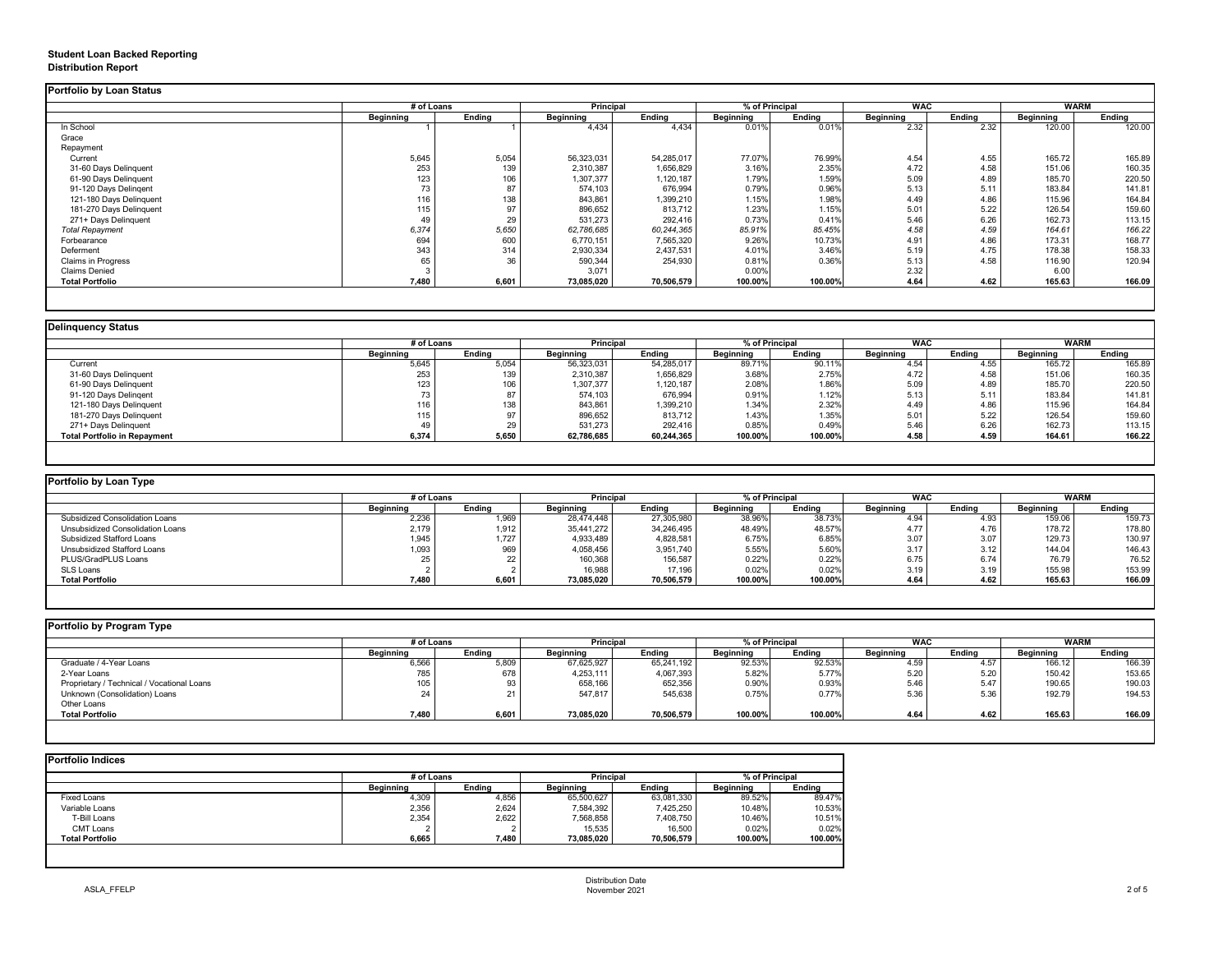**Distribution Date** November 26, 2021<br>**Collection Period** August 1, 2021, through Octobe **Collection Period** August 1, 2021, through October 31, 2021

## **Collection Activity**

| <b>Collection Account</b>                                                                    | as of 10/31/2021 |
|----------------------------------------------------------------------------------------------|------------------|
| Beginning Balance - August 1, 2021                                                           | 2,214,160        |
| <b>Collection Amount Received</b>                                                            | 3,333,577        |
| <b>Recoveries</b>                                                                            |                  |
| Reserve Account                                                                              |                  |
| <b>Excess of Required Reserve Account</b>                                                    |                  |
| Interest on Investment Earnings                                                              | 29               |
| Capitalized Interest Account (after a stepdown or release date)                              |                  |
| <b>Acquisition Account</b>                                                                   |                  |
| Payments from Guarantor                                                                      |                  |
| Special Allowance payments to Department of Education                                        |                  |
| <b>Consolidate Rebate Fees</b>                                                               | (180, 223)       |
| <b>Transfer Capitalized Interest Fund</b>                                                    |                  |
| Principal payments, interest payments, administration fees, servicing fees, and trustee fees | (2,314,556)      |
| Transfer to Department Rebate Fund                                                           | (213, 885)       |
| Other Amounts Received in Collection                                                         |                  |
| <b>Total Available Funds</b>                                                                 | 2,839,102        |
|                                                                                              |                  |

| <b>Fees Due for Current Period</b> | as of 10/31/2021 |
|------------------------------------|------------------|
| <b>Indenture Trustee Fees</b>      | 5,764.97         |
| <b>Servicing Fees</b>              | 41,129           |
| <b>Administration Fees</b>         | 5,876            |
| Late Fees                          |                  |
| Other Fees                         |                  |
| <b>Total Fees</b>                  | 52,769.97        |
| <b>Cumulative Default Rate</b>     | as of 10/31/2021 |
| <b>Current Period's Defaults</b>   | 466,611.38       |

| <b>Current Period's Defaults</b>                                  | 466,611.38    |
|-------------------------------------------------------------------|---------------|
| <b>Cumulative Defaults</b>                                        | 61,753,541.22 |
| Loans for which claims have been filed as of applicable month end | 1,129,263.38  |
| <b>Cumulative Default Rate</b>                                    | 25.09%        |
| Cumulative Recoveries (including reimbursements and collections)  |               |
| <b>Payments from Guarantor</b>                                    | 60,497,191.10 |
| <b>Borrower Recoveries</b>                                        | n/a           |
| <b>Recovery Rate</b>                                              | 97.97%        |
| Cumulative Net Loss                                               | 1,256,350.12  |
| <b>Cumulative Net Loss</b>                                        | 0.51%         |
|                                                                   |               |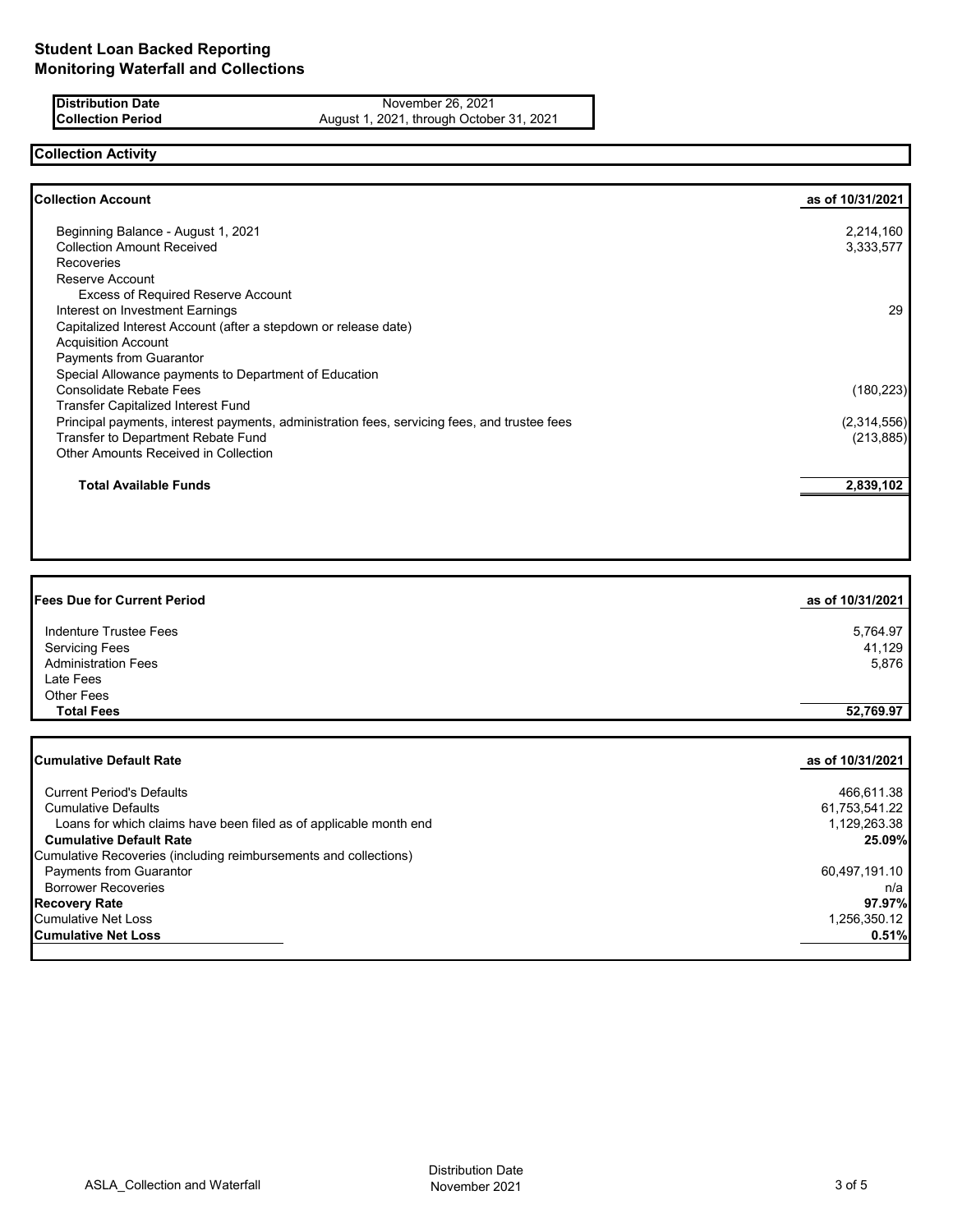# **Waterfall Activity**

| <b>Waterfall for Distribution</b>                                                         | <b>Amount Due</b> | <b>Amount Remaining</b> |
|-------------------------------------------------------------------------------------------|-------------------|-------------------------|
| <b>Total Available Funds</b>                                                              |                   | 2,839,102               |
| First: Payment required under any Joint Sharing Agreement                                 |                   |                         |
| <b>Second: Trustee Fees</b>                                                               | 5,764.97          | 2,833,337.36            |
| <b>Third: Servicing Fees and Backup Servicing Fees</b>                                    | 41,129            | 2,792,208.36            |
| <b>Fourth: Administration Fees</b>                                                        | 5,876             | 2,786,332.36            |
| <b>Fifth: Noteholder Interest</b>                                                         | 147,935.18        | 2,638,397.18            |
| Sixth: Reinstate the balance of the Reserve Fund up to the Specified Reserve Fund Balance |                   |                         |
| Seventh: Noteholder Principal, until paid in full                                         | 2,638,397.26      | (0)                     |

| <b>Principal and Interest Distributions</b> | <b>Class A-1</b> |
|---------------------------------------------|------------------|
|                                             |                  |
| <b>Quarterly Interest Due</b>               | 147,935.18       |
| <b>Quarterly Interest Paid</b>              | 147,935.18       |
| Interest Shortfall                          | 0                |
| Interest Carryover Due                      | 0                |
| Interest Carryover Paid                     | 0                |
| Interest Carryover                          | $\Omega$         |
| Quarterly Principal Distribution Amount     | 2,638,397.26     |
| <b>Quarterly Principal Paid</b>             | 2,638,397.26     |
| Shortfall                                   | 0                |
| <b>Total Distribution Amount</b>            | 2,786,332.44     |
|                                             |                  |